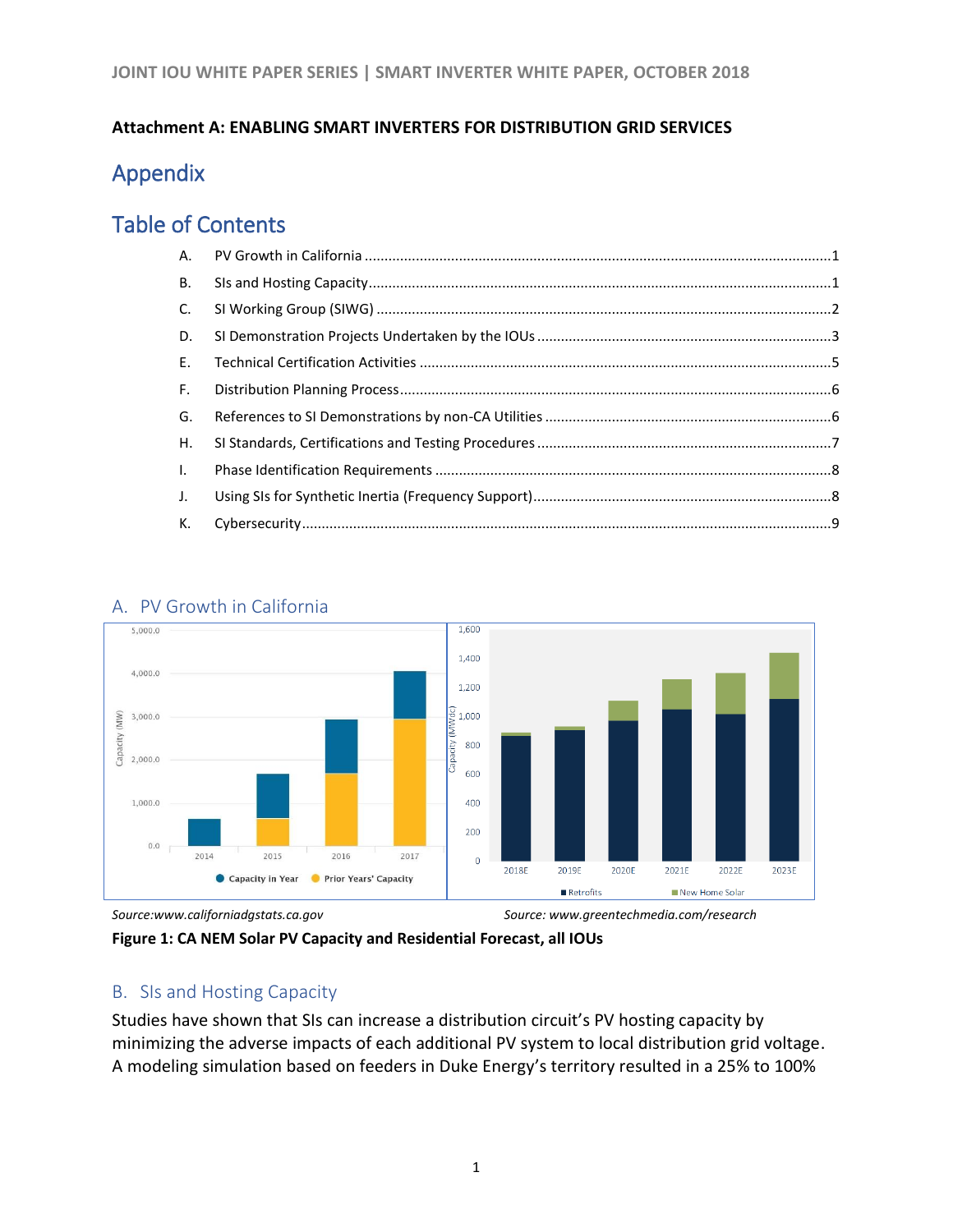increase in hosting capacity<sup>1</sup>, and NREL has estimated that across the whole United States, SIs can approximately double existing hosting capacity just by voltage mitigation alone<sup>2</sup>. Through a modeling study that is part of the EPIC 2.03A demonstration, PG&E and EPRI are currently assessing SIs' ability mitigate the need for conventional upgrades for interconnection throughout PG&E's territory. The study's findings on SI capabilities to reduce PV-caused secondary voltage rise may allow PG&E to update its secondary voltage rise study process and associated mitigations for some new residential PV customers.

## <span id="page-1-0"></span>C. SI Working Group (SIWG)

In early 2013, the SI Working Group (SIWG) was formed to update Rule 21 Rulemaking R.11-09- 011 to incorporate advanced SI technical capabilities. The IEEE 1547-2003 standard no longer met California's need at higher DER penetration levels, and the CPUC and IOUs decided to move forward on the Rule 21 requirements given the increasing penetration of renewables, predominately rooftop PV, before the penetrations reached a level that would put safe operation of the grid at risk. Some aspects of this advanced functionality were already available in inverters sold outside of the US, such as in Europe<sup>3</sup>, and had demonstrated effectiveness at addressing operation of circuits with high DER penetration.

A key driver for the SIWG Phase 1 functions was to create grid-friendly inverters with extended frequency and voltage ride-through ranges that were designed to autonomously mitigate risks associated with sudden loss of distributed generation at high DER penetration levels. The SIWG work initiated the IEEE 1547 revision that became official in 2018, and functions in SIWG Phase 2 and 3 will be required starting in February 2019. On April  $27<sup>th</sup>$ , 2018, resolution E-4898 updated the Volt-VAr requirements in Rule 21 to include reactive power priority, and resolution E-4920 established February 22<sup>nd</sup>, 2019 as the effective date for Phase 2 and 3 SIWG functions. The below table summarizes Phase 1/2/3 SIWG functions and in-effect dates.

| SIWG Phase I - Autonomous Functions                             | SIWG Phase II - Communications                            | SIWG Phase III - Advanced Functions                    |
|-----------------------------------------------------------------|-----------------------------------------------------------|--------------------------------------------------------|
| In effect 9/8/2017                                              | Will be required Feb 22 <sup>nd</sup> , 2019              | Will be required Feb 22 <sup>nd</sup> , 2019           |
| Support anti-islanding                                          | Utilities to DER Systems                                  | Monitor key DER data                                   |
| Ride-through of low/high voltage &<br>frequency                 | Utilities to Facility Energy<br><b>Management Systems</b> | DER cease to energize and return to<br>service request |
| Volt-VAr control through reactive power<br>injection/absorption | Utilities to Aggregators                                  | Limit maximum real power                               |

| Table 1: SI Working Group functions by phase |  |  |  |  |
|----------------------------------------------|--|--|--|--|
|----------------------------------------------|--|--|--|--|

 $\overline{a}$ 

 $1$  On the Path to SunShot. Emerging Issues and Challenges in Integrating Solar with the Distribution System: <https://www.nrel.gov/docs/fy16osti/65331.pdf>

<sup>&</sup>lt;sup>2</sup> Voltage Regulation with High-Penetration PV Using Advanced Inverters and a Distribution Management System: A Duke Energy Case Study[: https://www.nrel.gov/docs/fy17osti/65551.pdf](https://www.nrel.gov/docs/fy17osti/65551.pdf)

<sup>&</sup>lt;sup>3</sup> European Advanced SI and DER Functions Requirements[: https://bit.ly/2OQxqCU](https://bit.ly/2OQxqCU)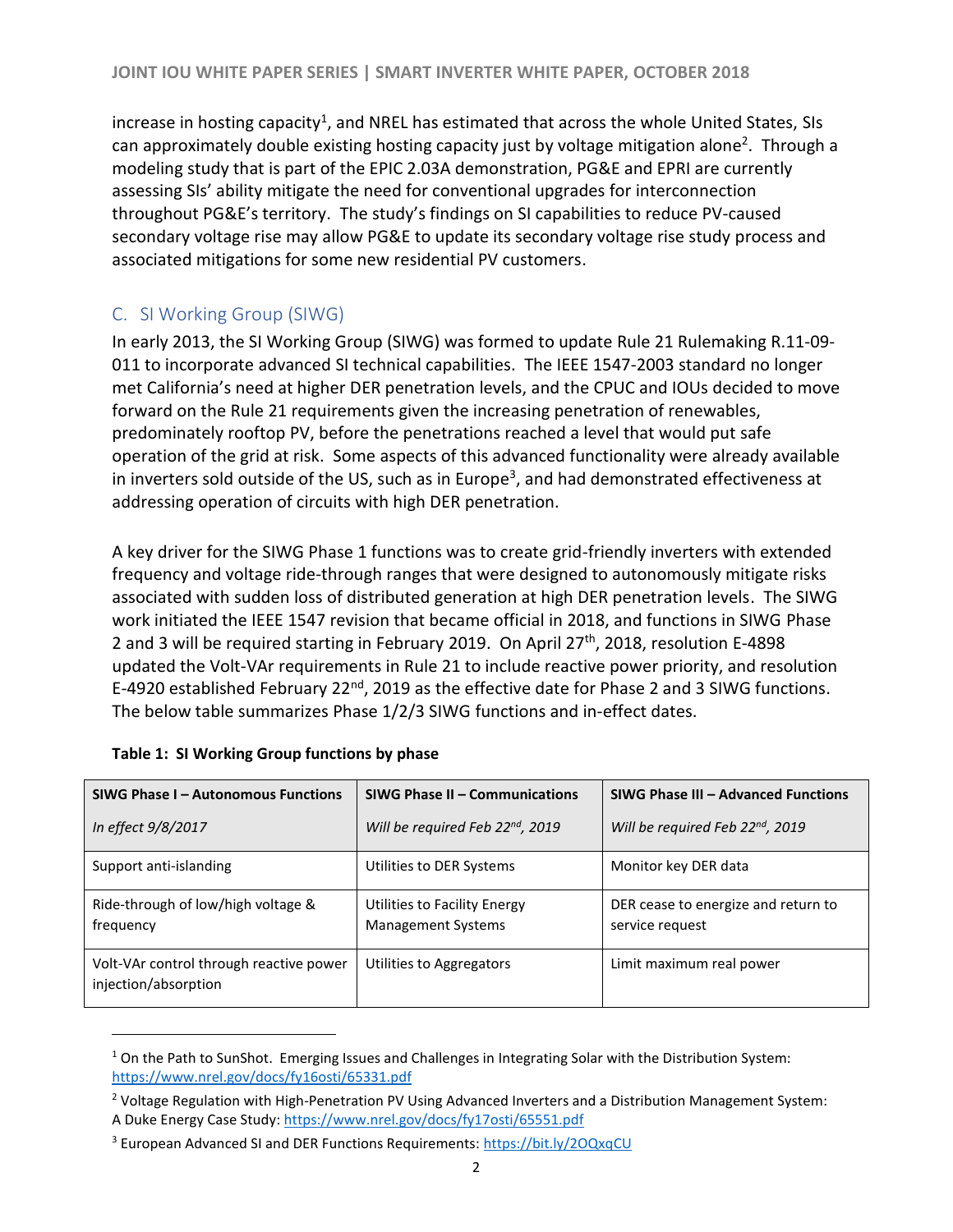| Fixed power factor to inject/absorb<br>reactive power | Set real power mode*              |
|-------------------------------------------------------|-----------------------------------|
| Define default & emergency ramp rates                 | Frequency-Watt mode               |
| Reconnect by "soft-start"                             | Volt-Watt mode                    |
|                                                       | Dynamic Reactive Current Support* |
|                                                       | Scheduling power values and modes |

\* These two functions were approved but IOUs need to file specific technical requirements for these two functions by Dec 26, 2018.

For Phase 2 (Communications), the requirement is that SIs must be *capable* of communicating with a utility system, though they will not be required to immediately do so in all California IOU regions. As DERs reach higher penetrations and the need and opportunity for coordinated control of SI-enabled DERs increases, the ability to coordinate individual assets through a utility aggregator system will be critical to providing grid services at scale in those areas where grid needs exist and can be cost-competitively met by DERs.



**Figure 2: An example Smart Inverter Volt-VAr curve**

#### <span id="page-2-0"></span>D. SI Demonstration Projects Undertaken by the IOUs

SDG&E Smart Inverter Demo C:<https://bit.ly/2OcQNGp>

PG&E EPIC 2.03A Smart Inverter Interim Report (Location 1):<https://bit.ly/2NyvgDp> PG&E EPIC 2.03A Smart Inverter Final Report (Location 2): Available Q1 2019 PG&E EPIC 2.19C Customer-Sited BTM Storage Report:<https://bit.ly/2P7BE5q> SCE Smart Inverter Project:<https://bit.ly/2RziE1A><https://bit.ly/2OgNlLj><https://bit.ly/2IJoyJJ>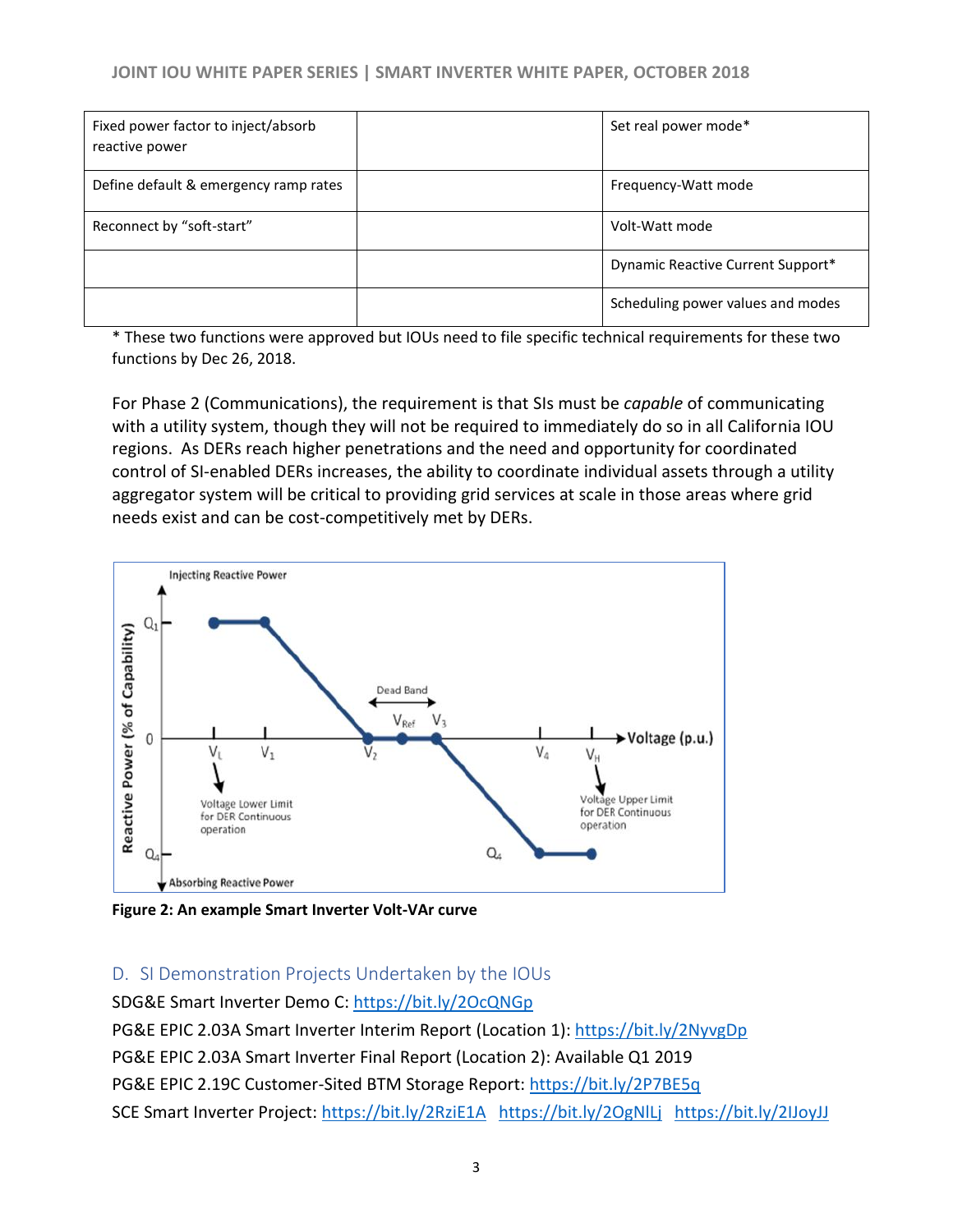| No.            | <b>IOU</b> | <b>Project Name and Summary</b>                                                                                                                                                                                                                                                                             | <b>Functions Tested</b>                                                                                                                                                                                                                                                                                                               | <b>Key Findings</b>                                                                                                                                                                                                                                                                                                                                                                                                                                            |
|----------------|------------|-------------------------------------------------------------------------------------------------------------------------------------------------------------------------------------------------------------------------------------------------------------------------------------------------------------|---------------------------------------------------------------------------------------------------------------------------------------------------------------------------------------------------------------------------------------------------------------------------------------------------------------------------------------|----------------------------------------------------------------------------------------------------------------------------------------------------------------------------------------------------------------------------------------------------------------------------------------------------------------------------------------------------------------------------------------------------------------------------------------------------------------|
| 1              | SDG&E      | SI Demo C [2015]<br>Residential Demo with SolarCity<br>$\bullet$<br>47 PV sites, 400 kW nameplate<br>Interim findings evaluated data<br>$\circ$<br>from 120 kW of PV<br>Autonomous SI management<br>٠                                                                                                       | Three autonomous Volt-<br>$\bullet$<br>VAr/Volt-Watt curves<br>PV on/off effect on voltage<br>$\bullet$<br>Fixed power factor<br>$\bullet$                                                                                                                                                                                            | Addition of PV increased average<br>$\bullet$<br>secondary voltage by 1%-2.5%<br>Enabling Volt-VAr reduced the<br>$\bullet$<br>voltage variability and brought the<br>voltage closer to nominal<br>A Volt-VAr curve with no dead-<br>$\bullet$<br>band produced voltage with the<br>lowest amount of variability                                                                                                                                               |
| $\overline{2}$ | <b>SCE</b> | SI Project with EPRI, SCE, and PG&E<br>[2018]<br>A partnership to perform lab testing of<br>SIs between SCE and PG&E.                                                                                                                                                                                       | Tested:<br>Autonomous curves<br>$\bullet$<br>Volt/Watt<br>$\circ$<br>Testing in progress:<br>Frequency-Watt<br>$\bullet$<br>Voltage ride through<br>$\bullet$<br>Frequency ride through<br>$\bullet$<br>Volt-VAr controls<br>$\bullet$<br>Ramp rates<br>$\bullet$<br>Anti-islanding<br>$\bullet$<br>Harmonics generation<br>$\bullet$ | Naming conventions are not<br>$\bullet$<br>standardized in the SI display/GUI<br>Programming of smart functions is<br>$\bullet$<br>not user-friendly<br>Manuals are limited or non-<br>$\bullet$<br>existent on smart features<br>SIs not pre-programmed with<br>$\bullet$<br>California Rule 21 default functions<br>Smart functions are not enabled<br>when delivered from mfr.<br>Complex procedures and very time<br>$\bullet$<br>consuming for installers |
| 3              | PG&E       | EPIC 2.03A: Behind-the-Meter SIs,<br><b>Location 1 [2017]</b><br><b>Residential Demo with Tesla</b><br>15 PV sites, 62.5 kW nameplate<br>$\bullet$<br>Autonomous SI management with<br>$\bullet$<br>the ability to schedule settings on<br>a day-ahead basis                                                | Single autonomous Volt-<br>$\bullet$<br>VAr/Volt-Watt curve<br><b>Fixed Active/Fixed Reactive</b><br>$\bullet$<br>Power<br>SI aggregation via a vendor-<br>$\bullet$<br>specific 2030.5 platform<br>Communications<br>$\bullet$<br>latency/reliability                                                                                | SIs were able to influence voltage<br>$\bullet$<br>on secondary systems<br>Targeted DER customer acquisition<br>$\bullet$<br>was challenging<br>Communication via residential<br>$\bullet$<br>internet/ZigBee was not reliable                                                                                                                                                                                                                                 |
| 4              | PG&E       | EPIC 2.03A: Behind-the-Meter SIs,<br><b>Location 2 [2018]</b><br>Commercial Demo with developer<br><b>JKB Energy</b><br>14 PV sites, 4.5 MW nameplate<br>Autonomous SI management with<br>ability to schedule settings on a<br>day-ahead basis (Kitu Systems)<br>Full report available in 2019<br>$\bullet$ | Four autonomous Volt-<br>$\bullet$<br>VAr/Volt-Watt curves<br>Customer curtailment<br>$\bullet$<br>SI aggregation via a vendor-<br>$\bullet$<br>agnostic 2030.5 platform<br>Communications latency and<br>$\bullet$<br>reliability<br>SI Lab testing/modeling<br>$\bullet$                                                            | SI voltage support must be<br>$\bullet$<br>coordinated with utility voltage<br>regulation strategies<br>Test vendor's 2030.5-based SI<br>$\bullet$<br>aggregation technology is not yet a<br>mature or "out-of-the-box"<br>solution<br>Communication to DERs via<br>$\bullet$<br>satellite/cell was not reliable                                                                                                                                               |
| 5              | PG&E       | PG&E EPIC 2.19C Behind-the-Meter<br><b>Storage [2017]</b><br>240 kW commercial and 64.8 kW<br>residential 2-hour storage<br>20 residential and 2 commercial<br>$\bullet$<br>sites<br>Active control and scheduled<br>$\bullet$<br>commands using a DERMS                                                    | Ability of SI-enabled BTM<br>$\bullet$<br>storage to reduce peak loading<br>or absorb PV generation<br>Communications reliability<br>$\bullet$<br>Ability of storage to<br>$\bullet$<br>simultaneously provide<br>services to utility and on-site<br>customer                                                                         | Pairing solar and storage is an<br>$\bullet$<br>effective way to "smooth" PV<br>generation output<br>A DERMS-type platform is needed<br>$\bullet$<br>to enable utilization of BTM<br>storage as a resource to manage<br>the grid<br>The two vendors calculated state<br>$\bullet$<br>of charge differently, resulting in<br>storage dispatch instructions not<br>being followed consistently                                                                   |

#### **Table 2: Summary of IOU SI demonstration projects**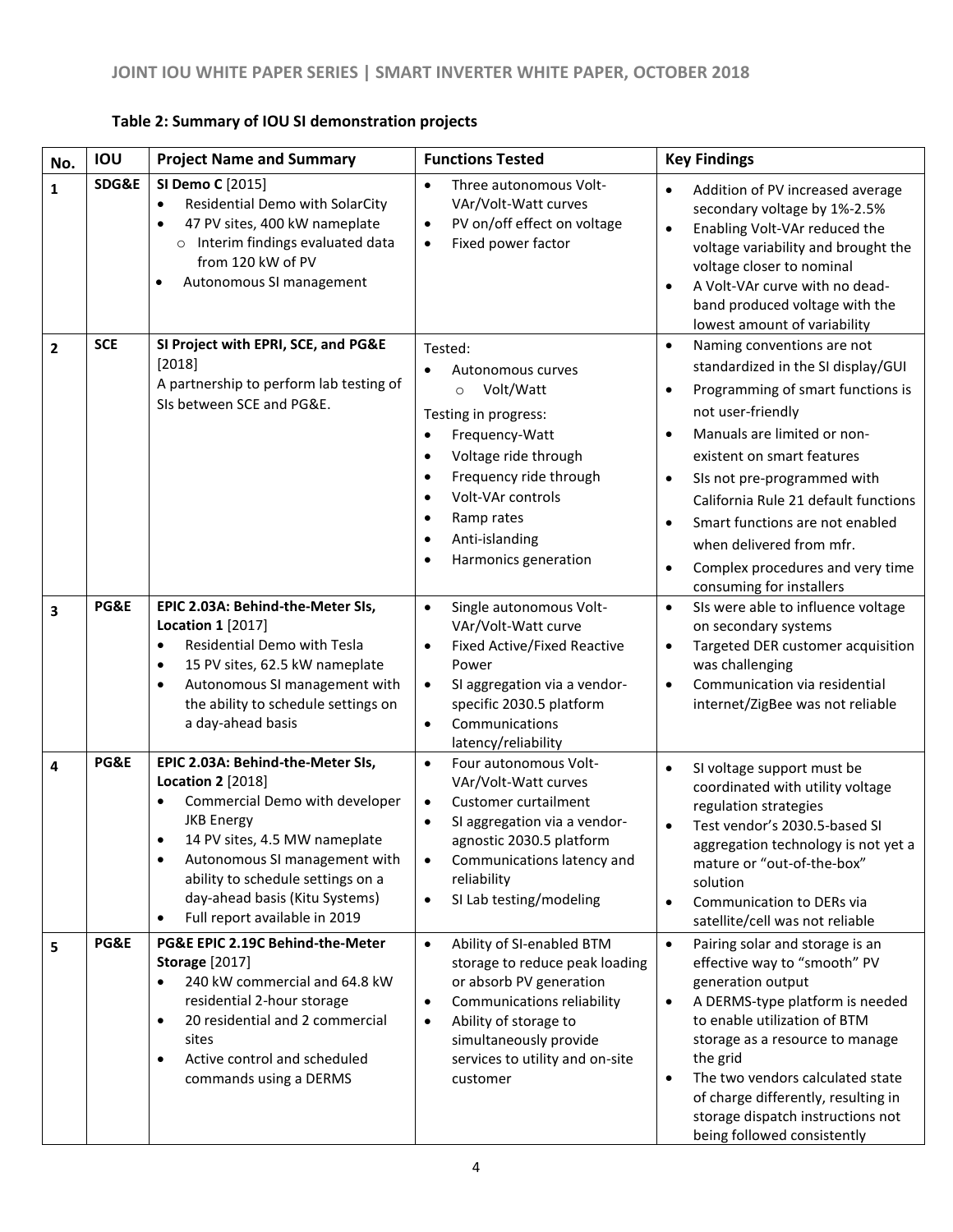| <b>PG&amp;E</b> | PG&E EPIC 2.02 DERMS [2015-2018]<br>Tested DERs participating in both<br>the DERMS & wholesale markets<br>27 residential customers with PV<br>$\bullet$<br>Only or PV + Storage: 124kW PV,<br>66kW-4hr storage<br>3 Commercial Storage Sites:<br>360kW-2hr storage<br>1 Utility Scale Battery: 4MW-7hr<br>storage | Ability to provide Situational<br><b>Awareness to Operators</b><br>regarding DER status<br>Automated IEEE 2030.5<br>aggregator interface built to<br>communicate between DERMS<br>and the 3 <sup>rd</sup> Party Aggregators<br>(No direct control of 3rd party<br>SI by DERMS)<br>Market mechanisms to<br>provide distribution services | Critical mass of DERs needed to<br>$\bullet$<br>affect capacity & voltage where<br>needed<br>Need for increased DER telemetry<br>$\bullet$<br>and status for distribution services<br>Managing 3 <sup>rd</sup> party aggregations is<br>technically complex for all parties<br>Custom extensions of IEEE 2030.5<br>$\bullet$<br>required to implement market<br>functions and distribution services |
|-----------------|-------------------------------------------------------------------------------------------------------------------------------------------------------------------------------------------------------------------------------------------------------------------------------------------------------------------|-----------------------------------------------------------------------------------------------------------------------------------------------------------------------------------------------------------------------------------------------------------------------------------------------------------------------------------------|-----------------------------------------------------------------------------------------------------------------------------------------------------------------------------------------------------------------------------------------------------------------------------------------------------------------------------------------------------------------------------------------------------|
|                 |                                                                                                                                                                                                                                                                                                                   |                                                                                                                                                                                                                                                                                                                                         |                                                                                                                                                                                                                                                                                                                                                                                                     |

## <span id="page-4-0"></span>E. Technical Certification Activities

In February 2018, a major revision to IEEE Standard 1547-2018 *Standard for Interconnection and Interoperability of Distributed Energy Resources with Associated Electric Power Systems Interfaces<sup>4</sup>* was approved. This standard requires DERs to provide specific grid supportive functionalities per the California SIWG recommendations. In contrast with earlier standards that provided one set of requirements for all DERs, the new IEEE 1547-2018 lays out a set of options for deployment based on generator system characteristics (e.g. size) and grid reliability requirements.

Following the adoption of IEEE 1547-2018, work is underway to publish revisions to the accompanying IEEE Standard 1547.1, *IEEE Standard Conformance Test Procedures for Equipment Interconnecting Distributed Resources with Electric Power Systems<sup>5</sup>* , which will help manufacturers as they test and certify their products to the new 1547 standard. For example, solar PV and energy storage inverters are certified to UL 1741, *Inverters, Converters, Controllers and Interconnection System Equipment for Use with Distributed Energy Resources*, which meets IEEE 1547/1547.1 testing requirements. After IEEE 1547.1 is published, likely in 2019, UL 1741 will be updated to reference the new 1547 and 1547.1 standards. From there, it may take up to 18 months for all products to comply with the updated requirements<sup>6</sup>.

The next steps for CA Rule 21 is to align to IEEE 1547-2018 where differences exist (e.g. the Phase 3 Frequency-Watt function) as this will make it easier for inverter manufacturers to develop a product with consistent functionality and deploy those inverters across the United States. Allowing some time to pass to resolve these differences may reduce the amount of changes that need to be implemented at the design, manufacturing, and certification level, and stabilize deployed functionality. Upcoming challenges include alignment of industry players (manufacturers, installers and developers) to certification standards and consistent implementation and field verification that SIs are in compliance with Rule 21.

 $\overline{a}$ 

- <sup>5</sup> IEEE 1547.1 Standard Conformance Test Procedures[: https://ieeexplore.ieee.org/document/7100815](https://ieeexplore.ieee.org/document/7100815)
- <sup>6</sup> IREC SI Update: New IEEE 1547 Standards and State Implementation Efforts[: https://bit.ly/2mE9S4q](https://bit.ly/2mE9S4q)

<sup>&</sup>lt;sup>4</sup> IEEE 1547-2018 Standard[: https://standards.ieee.org/standard/1547-2018.html](https://standards.ieee.org/standard/1547-2018.html)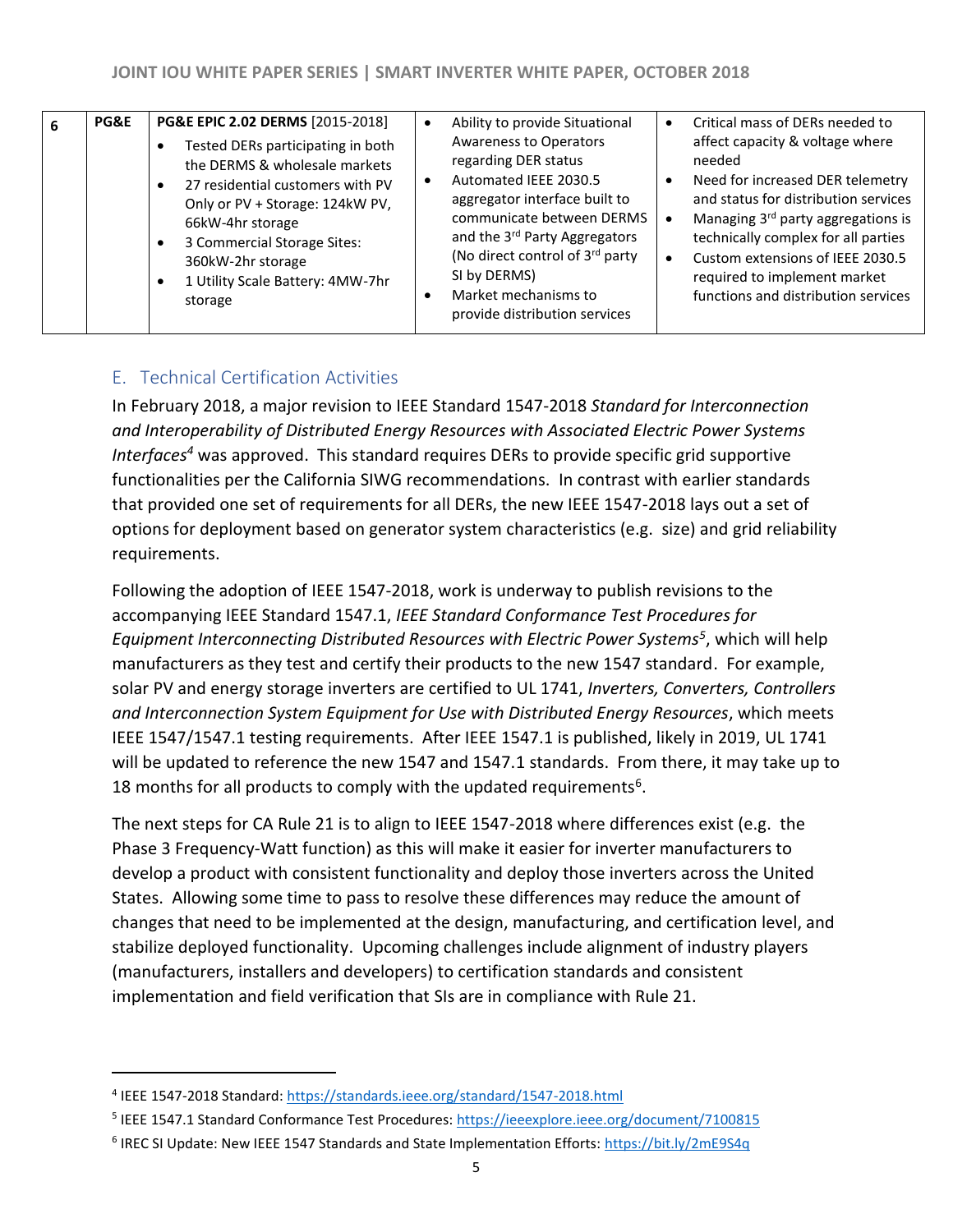### <span id="page-5-0"></span>F. Distribution Planning Process

The typical utility distribution planning process goes through three steps:

- 1) Forecast electric demand Use historical loading and load forecasting software to forecast the electric demand;
- 2) Identify the need Use power flow modeling tools to simulate the electric grid under projected conditions and identify distribution capacity, voltage, and protection requirements; and
- 3) Determine the solution Utilize engineering expertise to identify and propose projects that address the identified distribution capacity, voltage, or protection requirements.

This process has historically been done to serve one resource, customer load. Distribution circuits were designed to serve only loads in a radial configuration. A one-way power flow design has higher capacity at the substation that typically decreases as distance from the substation increases. While this design has proven to be an effective way to serve load over the past 100 years, the introduction of DERs makes distribution circuit power flow more complex, with multiple power flows at times within a single circuit.

As the grid continues to evolve and enable dynamic resources of flexible load and generation, making the most appropriate planning and operations decisions will increasingly require visibility into what each of these specific resources is doing. Planning and operations are moving away from basing their decisions on a single-point-in-time approach that only considers peak load. Instead, they are moving towards a more dynamic, time-series approach. Dynamic studies will add work and complexity for utilities, but they will need to be performed to ensure that the distribution system will be reliable and resilient with DER integration. Additionally, while Smart Inverter features will help alleviate some of the DER impacts and potentially provide new services, these benefits also comes with the need to model more complex controls.

The methodologies that were once used for studying only peak load must evolve. Part of the evolution involves integrating more data sources. Projects that integrate advanced metering infrastructure (AMI) information and forecasting into the tools of planning and operations are moving from pilot to production. Early demonstrations have highlighted that disaggregation is key to accurate forecasting. For example, during PG&E's Advanced DMS and DERMS Project (EPIC 2.02), a frequency regulating asset introduced a large source of error in the net load forecast due to the random nature of frequency regulation. When DERs report their monitoring information to the utility, it reduces the guess work and improves the accuracy of the models. The distribution planning process is becoming more complex, but new data sources can help assuage some of the new complexity.

#### <span id="page-5-1"></span>G. References to SI Demonstrations by non-CA Utilities

Arizona Public Service Solar Partner Program SI project: <https://bit.ly/2yoKd59> HECO Voltage Regulation Operational Strategies (VROS) project: <https://bit.ly/2NwauUD>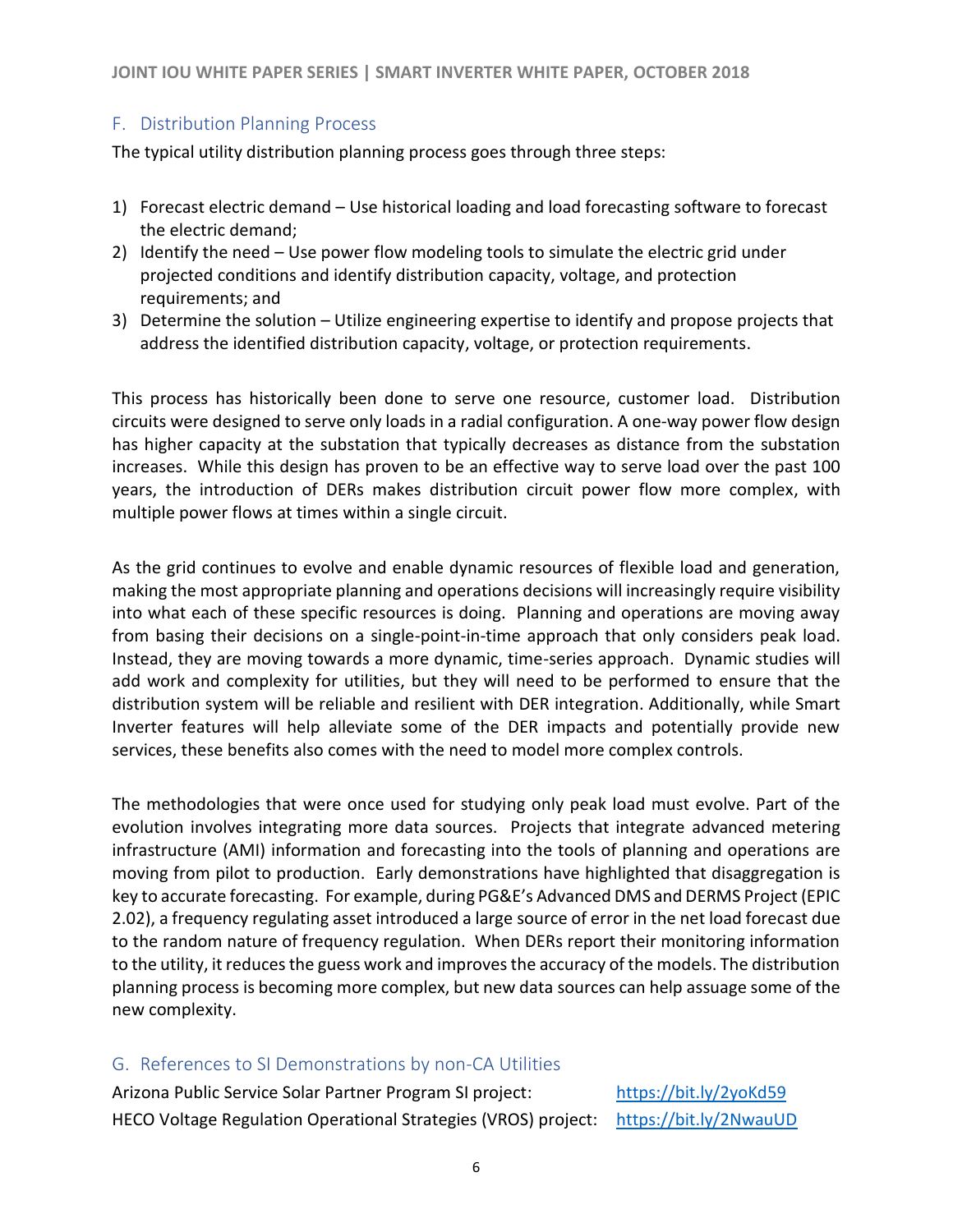Duke Energy SI case study: <https://bit.ly/2IK186M> Salt River Project Advanced Inverter study: <https://bit.ly/2NyrQQy> DTE/National Grid SI project: <https://bit.ly/2y9H8qn>

## <span id="page-6-0"></span>H. SI Standards, Certifications and Testing Procedures

#### **Table 3. SI Standards and Test Procedures for Interconnection and Communication**

|                 | <b>Standard</b>                                                                                                                                                                                | <b>Description / Purpose</b>                                                                                                                                                                                              | <b>Current State/Upcoming Milestone</b>                                                                                                                                                                          |
|-----------------|------------------------------------------------------------------------------------------------------------------------------------------------------------------------------------------------|---------------------------------------------------------------------------------------------------------------------------------------------------------------------------------------------------------------------------|------------------------------------------------------------------------------------------------------------------------------------------------------------------------------------------------------------------|
| Interconnection | IEEE 1547-2018 - Standard for<br>Interconnection and Interoperability of<br>Distributed Energy Resources with<br>Associated Electric Power System<br>Interfaces                                | An IEEE standard of interconnection<br>requirements.                                                                                                                                                                      | Published in 2018 after a multi-year<br>revision process.                                                                                                                                                        |
|                 | IEEE P1547.1 - Draft Standard<br>Conformance Test Procedures for<br><b>Equipment Interconnecting Distributed</b><br>Energy Resources with Electric Power<br>Systems and Associated Interfaces. | An IEEE test standard under revision that<br>tests to the interconnection<br>requirements in IEEE 1547-2018.                                                                                                              | With IEEE 1547-2018 published, a<br>published revision of IEEE 1547.1 is<br>expected in 2019.                                                                                                                    |
|                 | UL 1741 - Standard for Safety - Inverters,<br>Converters and Interconnection System<br>Equipment for Use With Distributed<br><b>Energy Resources</b>                                           | A UL standard that tests to the utility<br>interactive inverter requirements of IEEE<br>1547 and IEEE 1547.1. The standard also<br>includes product safety test procedures.                                               | Revised in 2016 (Supplement A or<br>"SA") to test to the inverter<br>requirements of California and<br>Hawaii. A future revision is expected<br>following publication of the updated<br>revision of IEEE 1547.1. |
|                 | Rule 21 - Generating Facility<br>Interconnections                                                                                                                                              | A California tariff that governs the<br>interconnection requirements of the<br>IOU <sub>s</sub> .                                                                                                                         | Updated as required by the California<br>Public Utilities Commission (CPUC).                                                                                                                                     |
| Communication   | IEEE 2030.5-2018 - IEEE's Adoption of the<br>Smart Energy Profile 2.0 (SEP2)<br><b>Application Protocol Standard</b>                                                                           | An IEEE communication standard<br>adopted by IEEE 1547-2018 as an eligible<br>inverter communication protocol and<br>adopted by the CA SI Working Group<br>(SIWG) as the default communication<br>protocol for inverters. | Updated revision published in 2018.<br>A new project authorization request<br>(PAR) was recently opened for a<br>future revision.                                                                                |
|                 | California Common SI Profile (CSIP)                                                                                                                                                            | An IEEE 2030.5 implementation guide<br>and common communication profile for<br>inverter communications developed to<br>meet the needs of the IOUs.                                                                        | CSIP 1.0 was issued in 2016 by the<br>California SI Working Group (SIWG).<br>CSIP 2.1 was issued in 2018 by<br>SunSpec.                                                                                          |
|                 | SunSpec Common SI Profile Test<br>Procedures                                                                                                                                                   | Verifies compliance with the IEEE 2030.5<br>functionality and options specified in<br>CSIP.                                                                                                                               | Published in 2018.                                                                                                                                                                                               |
|                 | IEEE 1815-2012 - Standard for Electric<br>Power Systems Communications-<br>Distributed Network Protocol (DNP3)                                                                                 | An IEEE communication standard<br>adopted by IEEE 1547-2018 as an eligible<br>inverter communication protocol and<br>adopted by SIWG as an alternate<br>communication protocol that can be<br>used upon mutual agreement. | Published in 2012.                                                                                                                                                                                               |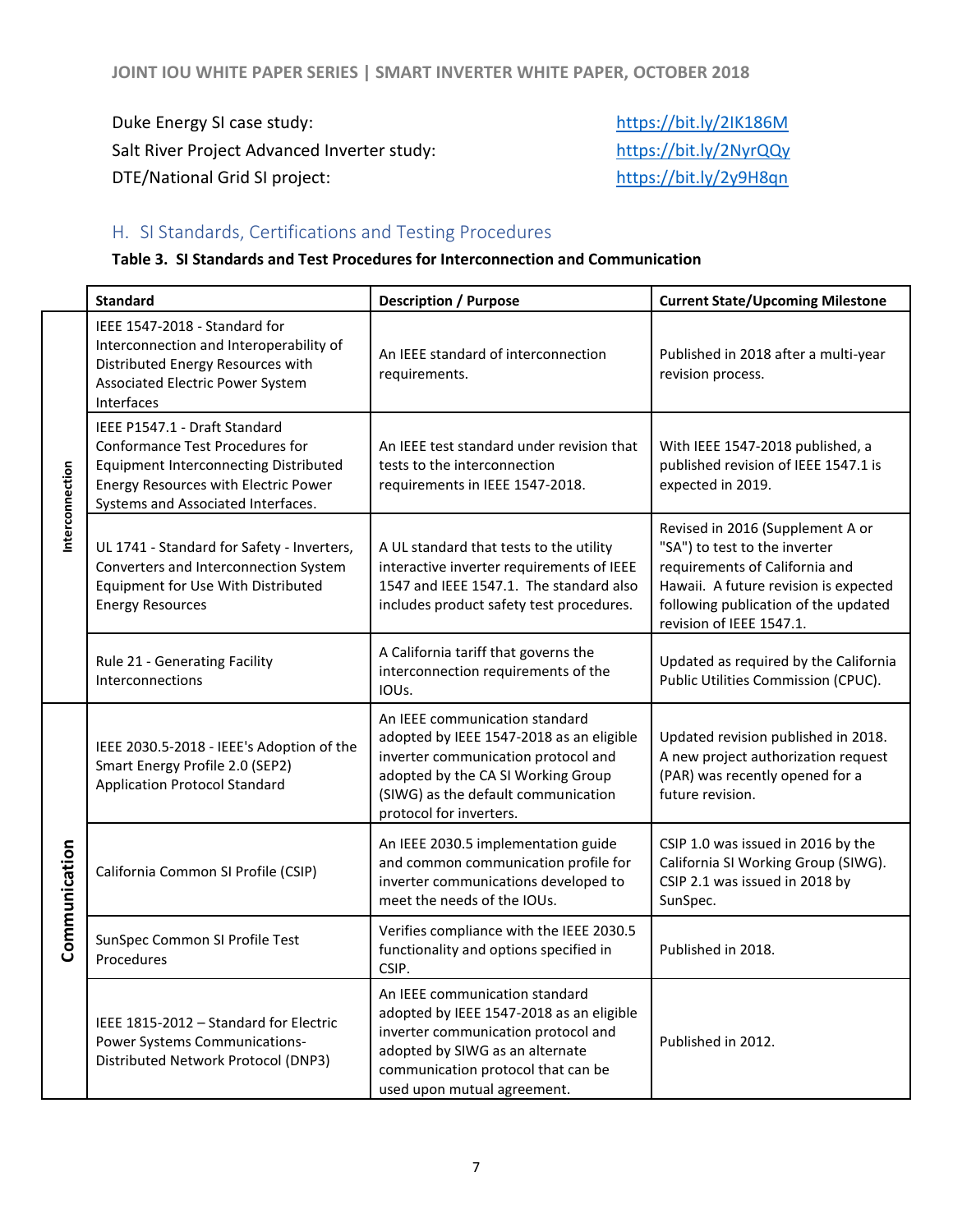|                                          | An IEC communication standard adopted |                                   |
|------------------------------------------|---------------------------------------|-----------------------------------|
| IEC 61850 - Communication networks       | by SIWG as an alternate communication | The most recent relevant part was |
| and systems for power utility automation | protocol that can be used upon mutual | updated in 2015.                  |
|                                          | agreement.                            |                                   |

#### <span id="page-7-0"></span>I. Phase Identification Requirements

Phasing data refers to mapping three-phase physical power system phase(s) (i.e. A, B, C) to transformers, customers, or devices. Some devices (e.g., line recloser) and customers are connected to all three phases, but some are only connected to one or two. Knowing phase connection allows for more accurate modeling and analysis of the distribution system, which is necessary to optimize DER asset utilization. For instance, suppose 1 MW of load reduction were needed across 3 phases (333 kW per phase) but that a single phase-connected SI were dispatched to meet the need; the risk would be 1 MW load reduction on one phase and persistent overload on the other two phases. To mitigate this risk in PG&E's EPIC Project 2.02 ADMS and DERMS, time- and labor-intensive SCADA device field verification was necessary in order to ensure phasing was accurately modeled, as a prerequisite to DERMS technology deployment. Single phase distribution modeling needs to evolve to enable accurate DER optimization to provide grid services and to increase efficiency of resource use. PG&E is exploring less cost-intensive methodologies for identifying phasing through its EPIC 2.14 project and other efforts/initiatives.

#### <span id="page-7-1"></span>J. Using SIs for Synthetic Inertia (Frequency Support)

 $\overline{a}$ 

As deployment of renewables expands both on the distribution and transmission system, conventional generators are facing pressure to retire. The loss of rotating synchronous machines is expected to reduce the bulk power system's primary frequency response capability to remain stable in case of sudden frequency excursions from causes such as an unplanned outage of a large power plant. As inverters grow to provide more of the grid's energy, so too will they need to replace this loss of stability by means of new frequency response functions. The frequency-watt function is one fundamental approach where SIs could push or pull against frequency changes. However, the resource behind the inverter must have the power capacity reserve to provide additional energy in the case of a low frequency event. For PV assets, this could mean operating below maximum real power point to allow for a frequency response reserve. For energy storage, reserve may be easier to manage across the connected fleet. Beyond F-W capability, fast acting controls that emulate inertial response on sub-second time scales will demand inverter controllers to respond to measured Rate Of Change Of Frequency (ROCOF) as well. PG&E's EPIC 2.05 project<sup>7</sup> is an example of utility exploration of how to combine both frequency-watt (droop) and ROCOF (inertial) responses from inverters for optimal grid support, as well as investigating what thresholds of renewables growth will need such new solutions. Given that frequency is a system-wide parameter essential to maintain, broad and coordinated efforts across utilities, balancing authorities, and manufacturers will

<sup>&</sup>lt;sup>7</sup> EPIC 2.05 Frequency Response and Short Circuit Current Contribution for DG Impact Improvement is planned to conclude in 4Q 2018.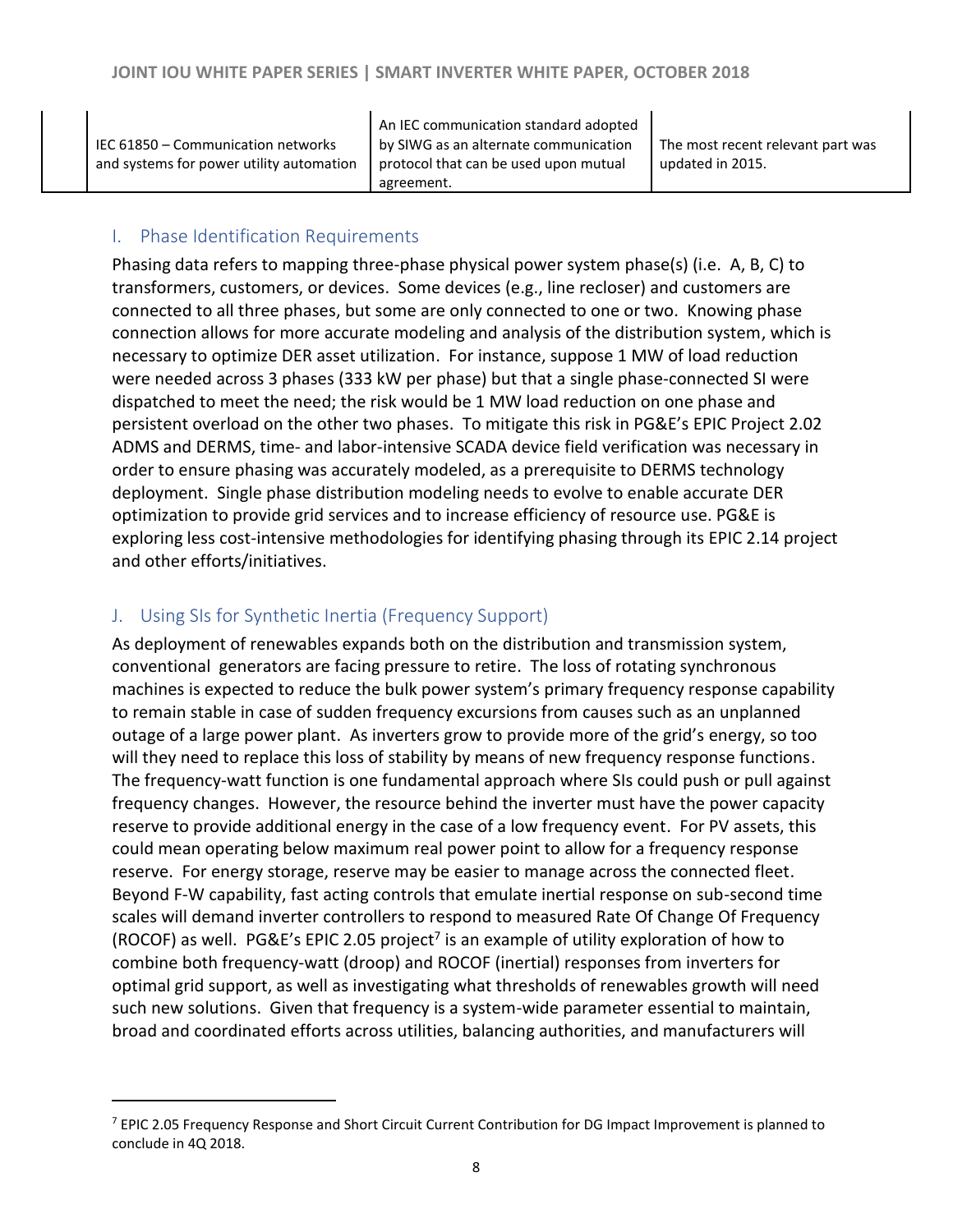need to align to determine which functions are best provided by which resources on which voltage levels and how to ensure they are available when needed as the grid evolves.

In this scenario, SI aggregators may need to play a role similar to large generators in maintaining system stability and reliability beyond voltage and frequency ride-through settings. The major difference is that the centralized generators are required to support the grid as a condition of interconnection whereas the DERs are not required to support the grid at this time.

SI support of grid reliability is a nascent area, and the IEEE-1547-2018 SI standard has begun to define functionality to enable SIs to be used for grid support going forward. IEEE-1547-2018 recognized that at higher penetration levels, DERs may be required to provide grid frequency support but may not be able to operate at maximum output at all times due to grid and hosting capacity constraints. The current PV SI operating mode relies on the existing grid operating margin to enable DERs to operate at maximum as-available output at all times. At high penetration levels, there may not be enough conventional generators to provide adequate frequency stability, requiring DERs to provide frequency support in the form of synthetic inertia. In order for intermittent DERs to have this ability, they may need to operate at less than 100% to reserve some capacity for system support or be coupled with storage.

## <span id="page-8-0"></span>K. Cybersecurity

Currently, the California Common SI Profile (CSIP) specifies IEEE 2030.5 as the communications protocol between the DER aggregator and utility. However, communication between the aggregator and individual SI Control Unit (SMCU) is specifically out-of-scope for the standard, and no mechanism currently exists to ensure end-to-end cybersecurity between the utility and SI-enabled DER. This is illustrated in the below diagram from the CSIP:



**Figure 3: CSIP in-scope/out-of-scope communications paths**